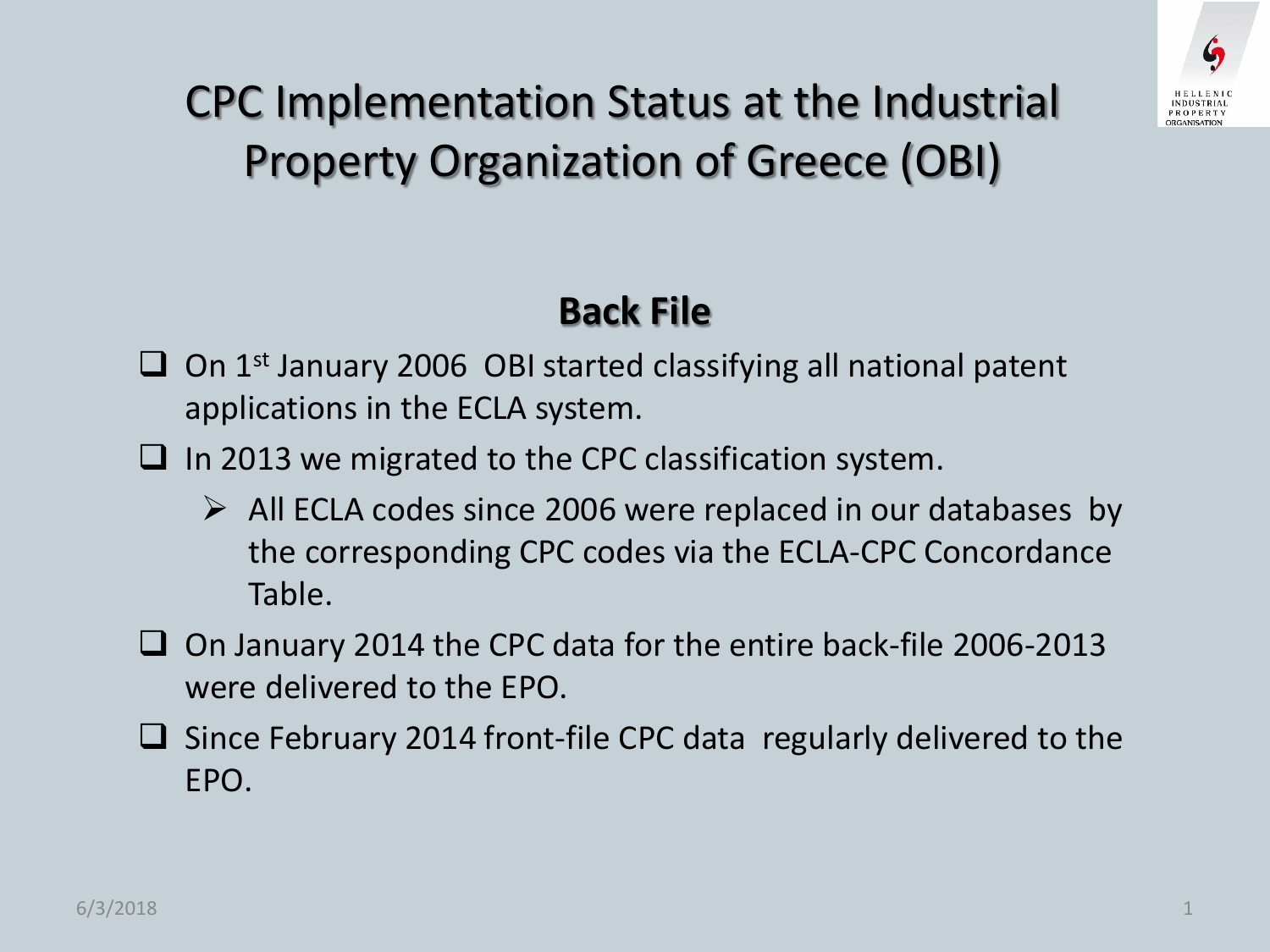

## Current Status

- All national application for Patents, Patents of Addition and Utility Models are classified in CPC.
- $\Box$  CPC classification is used in all technical fields.
- $\Box$  CPC is the main tool for searching patent documents
- $\Box$  CPC symbols are allocated by the examiner on completion of the Search Report
- $\Box$  Front-file data regularly delivered to the EPO on a monthly basis, in XML, St.36 format through FTP site.
- $\Box$  On January 2014 we also started delivering on a monthly basis front-file data with CPC allocations for Utility Models.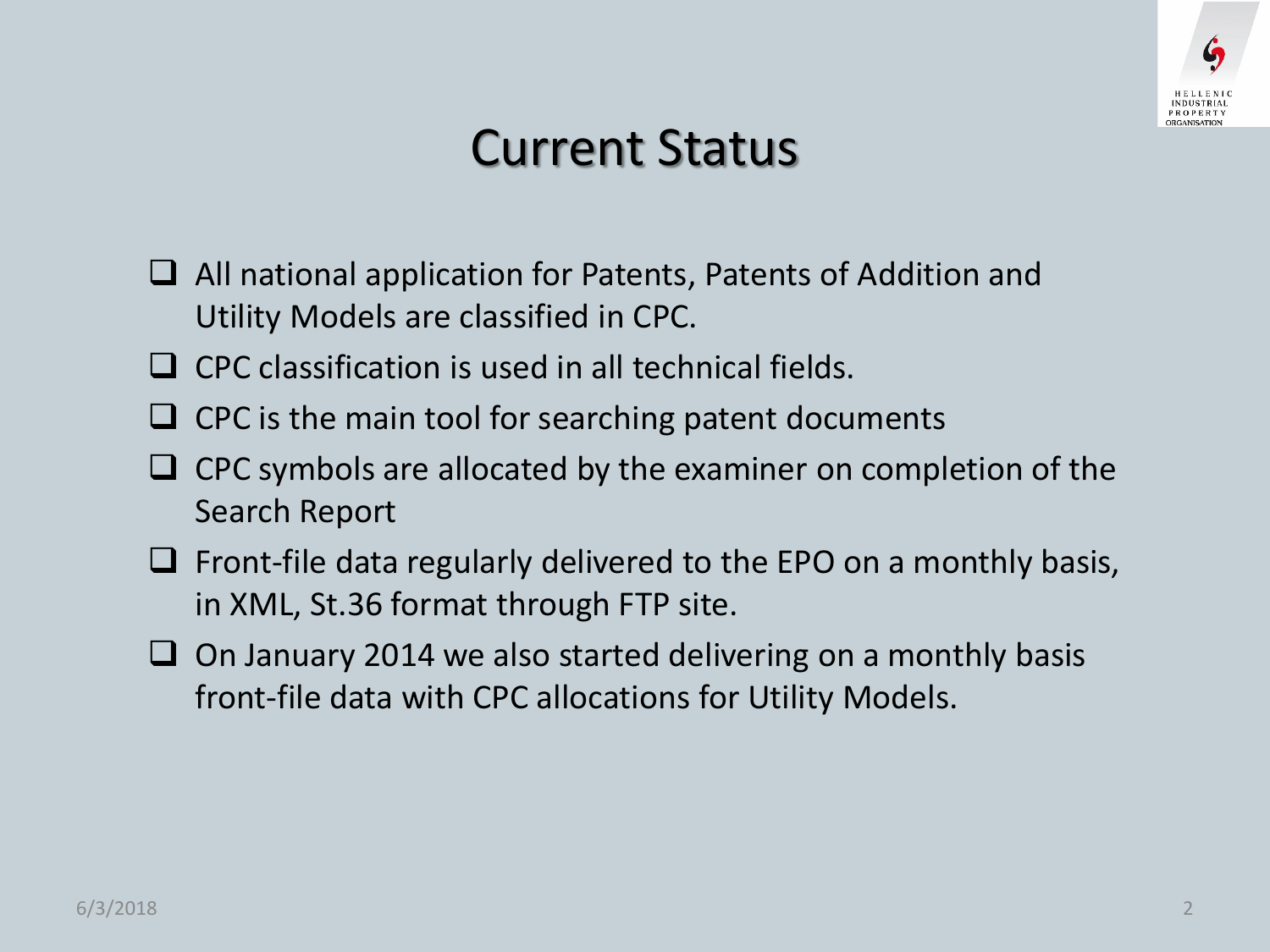

## Current Status

- $\Box$  Twice a year new versions of CPC are downloaded from the official CPC site and uploaded to our systems.
- $\Box$  Non valid CPC symbols are reclassified intellectually by the examiners.
- $\Box$  The examiners receive field specific training by attending European Patent Academy seminars as well as online training.
- $\Box$  No Quality Assurance process.